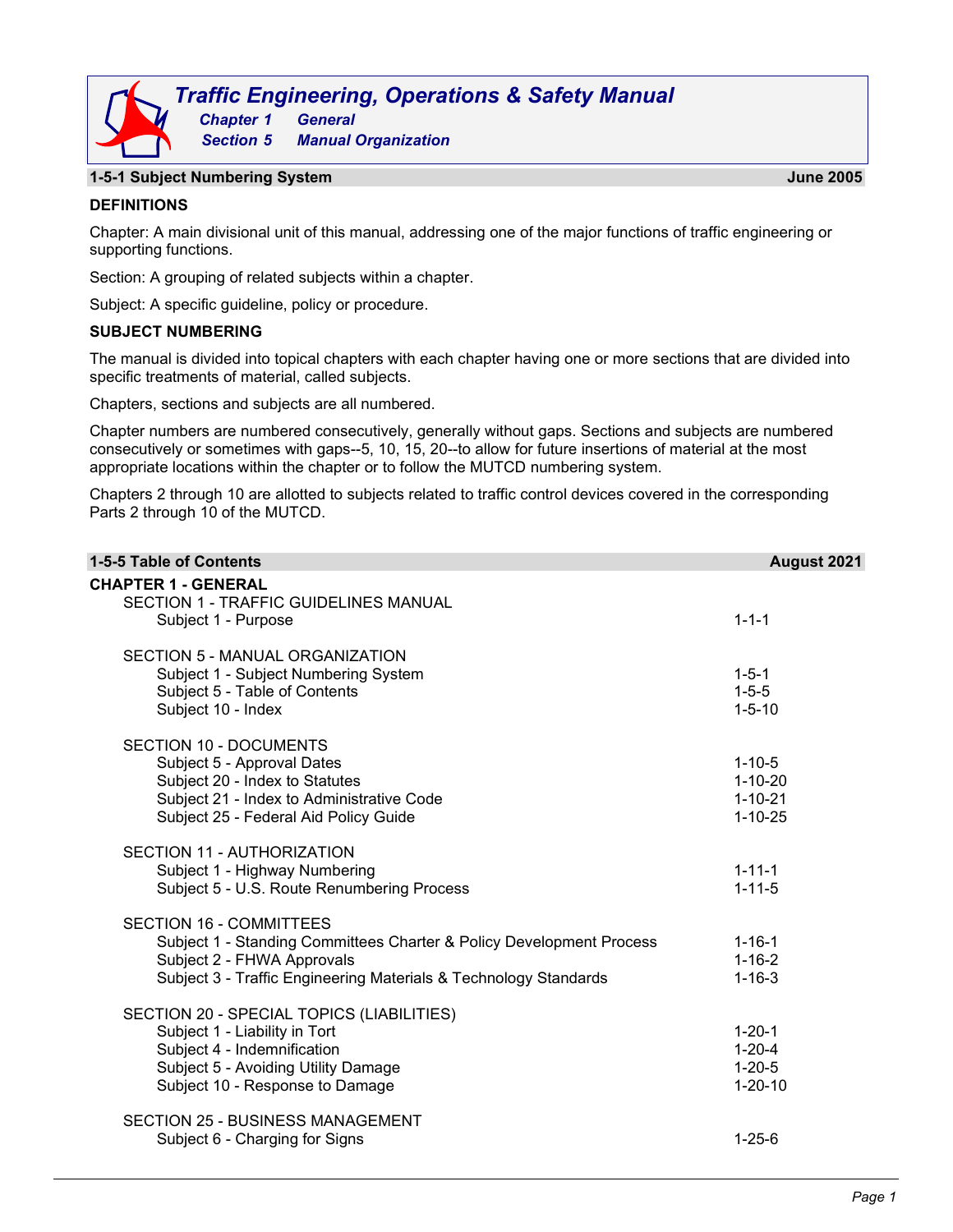| SECTION 30 - PROJECT DELIVERY PROCESS<br>Subject 1 - Traffic Role in Improvement Program | $1 - 30 - 1$                 |
|------------------------------------------------------------------------------------------|------------------------------|
| <b>CHAPTER 2 - SIGNS</b>                                                                 |                              |
| <b>SECTION 1 - GENERAL</b>                                                               |                              |
| Subject 1 - Introduction                                                                 | $2 - 1 - 1$                  |
| Subject 3 - Standardization                                                              | $2 - 1 - 3$                  |
| Subject 7 - Dynamic Speed Display Signs                                                  | $2 - 1 - 7$                  |
| Subject 8 - LED Blinker Signs                                                            | $2 - 1 - 8$                  |
| Subject 30 - Sign Numbering                                                              | $2 - 1 - 30$                 |
| Subject 35 - Optimum Size of Signs for Highway Classification                            | $2 - 1 - 35$                 |
| Subject 41 - Jurisdictional Boundary Signs                                               | $2 - 1 - 41$                 |
| Subject 42 - State Entrance Signing                                                      | $2 - 1 - 42$                 |
| Subject 45 - Usage of Fluorescent Sheeting on Signs                                      | $2 - 1 - 45$                 |
| Subject 50 - Snowmobile Trail Signing                                                    | $2 - 1 - 50$                 |
| Subject 55 - Alternate Roadway Signing                                                   | $2 - 1 - 55$                 |
| Subject 60 - Community Sensitive Design Signing                                          | $2 - 1 - 60$                 |
| Subject 65 - Pedestrian Crossing Flags                                                   | $2 - 1 - 65$                 |
| <b>SECTION 2 - REGULATORY SIGNS</b>                                                      |                              |
| Subject 4 - STOP and YIELD Signs for Separated Turn Lanes                                | $2 - 2 - 4$                  |
| Subject 4.5 - STOP and YIELD Signs on Driveways & Private Roads                          | $2 - 2 - 4.5$                |
| Subject 5 - Sizes of STOP Signs on Roadways                                              | $2 - 2 - 5$                  |
| Subject 12 - In-Street Pedestrian Crossing Signs                                         | $2 - 2 - 12$                 |
| Subject 13 - Location of Speed Limit Signs                                               | $2 - 2 - 13$                 |
| Subject 15 - NO TURNS - Freeway                                                          | $2 - 2 - 15$                 |
| Subject 19 - No U Turn Sign (Freeway/Expressway Median                                   |                              |
| Crossover Sign Placement)                                                                | $2 - 2 - 19$                 |
| Subject 19.1 - No U Turn Signs (Controlled Intersection Placement)                       | $2 - 2 - 19.1$               |
| Subject 20 - Intersection Lane Control Sign                                              | $2 - 2 - 20$                 |
| Subject 28 - Restricting Pedestrians and Non-motorized Vehicles on                       |                              |
| <b>Expressways and Freeways</b>                                                          | $2 - 2 - 28$                 |
| Subject 30 - Engine Brake Signing                                                        | $2 - 2 - 30$                 |
| Subject 35 - Littering Signs                                                             | $2 - 2 - 35$                 |
| Subject 40 - Seatbelt Signs                                                              | $2 - 2 - 40$                 |
| Subject 41 - Community Parking Restriction Signs                                         | $2 - 2 - 41$                 |
| Subject 45 - Move Over or Slow Down Signs                                                | $2 - 2 - 45$                 |
| Subject 50 - Spacing of Reminder Signs                                                   | $2 - 2 - 50$                 |
| Subject 51 - Except Right Turn Signs                                                     | $2 - 2 - 51$                 |
| Subject 53 - Signing for Flashing Yellow Arrow Traffic Signals                           | $2 - 2 - 53$                 |
| Subject 54 - Stop for School Bus Flashing Red Lights State Law Sign                      | $2 - 2 - 54$                 |
| <b>SECTION 3 - WARNING SIGNS</b>                                                         |                              |
| Subject 10 - Use of Chevrons                                                             | $2 - 3 - 10$                 |
| Subject 14 - Hill Blocks View Sign                                                       | $2 - 3 - 14$                 |
| Subject 18 - Merge Sign Locations                                                        | $2 - 3 - 18$                 |
| Subject 19 - Divided Highway Warning Signing                                             | $2 - 3 - 19$                 |
| Subject 25 - Single Diagonal Arrow Sign<br>Subject 27 - BUMP and ROUGH ROAD Policy       | $2 - 3 - 25$                 |
|                                                                                          | $2 - 3 - 27$<br>$2 - 3 - 30$ |
| Subject 30 - Speed Reduction Signs (Reduced Speed Ahead)                                 | $2 - 3 - 35$                 |
| Subject 35 - Advisory Speed on Curves<br>Subject 36 - Ramp Warning Signs                 | $2 - 3 - 36$                 |
|                                                                                          |                              |
| Subject 38 - NO PASSING ZONE Signs<br>Subject 40 - Trail Crossing Signs                  | $2 - 3 - 38$<br>$2 - 3 - 40$ |
| Subject 41 - Deer Crossing Signing                                                       | $2 - 3 - 41$                 |
| Subject 43 - Parallel On-Ramp lane Reduction Signing                                     | $2 - 3 - 43$                 |
| Subject 45 - Icy Bridge Deck Signing                                                     | $2 - 3 - 45$                 |
| Subject 49 - Determination of Sight Distance for Warning Signs                           | $2 - 3 - 49$                 |
| Subject 50 - Horse-Drawn Vehicles                                                        | $2 - 3 - 50$                 |
| Subject 51 - Pedestrian Crossing Warning Signs                                           | $2 - 3 - 51$                 |
|                                                                                          |                              |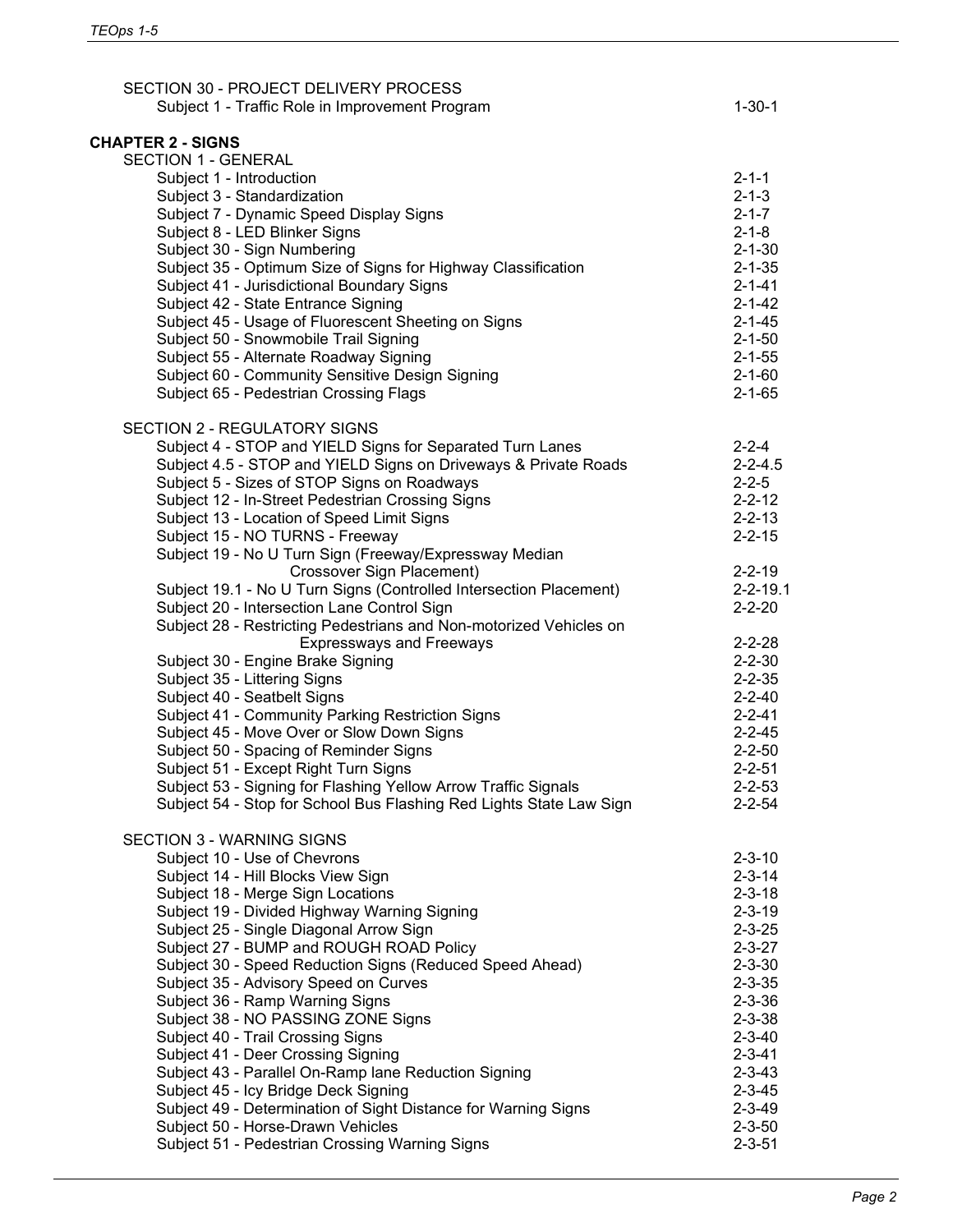| Subject 54 - School Area Signing<br>Subject 55 - School Bus Stops on 65 MPH Expressways<br>Subject 60 - Children at Play<br>Subject 64 - Type I Object Markers under Keep Right Signs<br>Subject 65 - Rumble Strip Signing<br>Subject 70 - Low Flying Plane Signs                                                                                                                                                                                                                                                                                                                                                                                                                                                                                                                                                                                                                   | $2 - 3 - 54$<br>$2 - 3 - 55$<br>$2 - 3 - 60$<br>$2 - 3 - 64$<br>$2 - 3 - 65$<br>$2 - 3 - 70$                                                                                                                                                                                                         |
|-------------------------------------------------------------------------------------------------------------------------------------------------------------------------------------------------------------------------------------------------------------------------------------------------------------------------------------------------------------------------------------------------------------------------------------------------------------------------------------------------------------------------------------------------------------------------------------------------------------------------------------------------------------------------------------------------------------------------------------------------------------------------------------------------------------------------------------------------------------------------------------|------------------------------------------------------------------------------------------------------------------------------------------------------------------------------------------------------------------------------------------------------------------------------------------------------|
| SECTION 4 - GUIDE SIGNS - CONVENTIONAL<br>Subject 19.1 - Business Route Marking<br>Subject 33 - Trailblazer Assemblies<br>Subject 40 - Historical Marker Guide Signs<br>Subject 41 - Advance Supplemental Guide Signs<br>Subject 43 - Conventional Road Intersections<br>Subject 44 - Conventional Roads on Approaches to Interchanges<br>Subject 45.1 - Emergency Hospital Signing<br>Subject 45.2 - Emergency Medical Services Signing<br>Subject 48 - Signing for Unincorporated Communities<br>Subject 48.1 - Neighborhood Watch Signing<br>Subject 49 - Street Name Signs<br>Subject 50 - Advance Crossroad Name Signs<br>Subject 51 - Rustic Road Signs<br>Subject 52 - Heritage Directional Signs<br>Subject 53 - Auto Tour Signing Policy<br>Subject 55 - Stream/River/Lake Signs<br>Subject 60 - Township Boundary and Land Use Zoning Signs<br>Subject 65 - Amenity Signs | $2 - 4 - 19.1$<br>$2 - 4 - 33$<br>$2 - 4 - 40$<br>$2 - 4 - 41$<br>$2 - 4 - 43$<br>$2 - 4 - 44$<br>$2 - 4 - 45.1$<br>$2 - 4 - 45.2$<br>$2 - 4 - 48$<br>$2 - 4 - 48.1$<br>$2 - 4 - 49$<br>$2 - 4 - 50$<br>$2 - 4 - 51$<br>$2 - 4 - 52$<br>$2 - 4 - 53$<br>$2 - 4 - 55$<br>$2 - 4 - 60$<br>$2 - 4 - 65$ |
| SECTION 6 - GUIDE SIGNS - FREEWAY<br>Subject 19 - Exit Numbers<br>Subject 21 - Overhead Arrow Per Lane Guide Signs<br>Subject 30 - Grade Separated Crossroad Name Signs<br>Subject 35 - Tourist Information Signs<br>Subject 36 - Parallel Off-Ramp Exit Direction Signing<br>Subject 40 - No Re-Entry to Freeway Signs<br>Subject 50 - Community "Downtown" Signing<br>Subject 54 - Reference Location Signs<br>Subject 55 - Community "Historic Downtown" Signing<br>Subject 60 - Cellular 911 Signs<br>Subject 61 - 511 Travel Information Signs<br>Subject 65 - Rest Area Amenity Signs                                                                                                                                                                                                                                                                                         | $2 - 6 - 19$<br>$2 - 6 - 21$<br>$2 - 6 - 30$<br>$2 - 6 - 35$<br>$2 - 6 - 36$<br>$2 - 6 - 40$<br>$2 - 6 - 50$<br>$2 - 6 - 54$<br>$2 - 6 - 55$<br>$2 - 6 - 60$<br>$2 - 6 - 61$<br>$2 - 6 - 65$                                                                                                         |
| <b>SECTION 10 - SPECIAL EVENTS</b><br>Subject 1 - Special Events (Detour Permitting)<br>Subject 2 - Special Events (Roadway Open to Traffic)<br>Subject 3 - Special Events (Advanced Directional Signing)                                                                                                                                                                                                                                                                                                                                                                                                                                                                                                                                                                                                                                                                           | $2 - 10 - 1$<br>$2 - 10 - 2$<br>$2 - 10 - 3$                                                                                                                                                                                                                                                         |
| SECTION 15 - COMPREHENSIVE GUIDING POLICIES<br>Subject 1.1 - AASHTO Guide for Supplemental Signs<br>Subject 3 - Sign Categories and Policy for Directional Signing<br>Subject 4 - Pictographs on Signs<br>Subject 5 - Destinations on Signs<br>Subject 6 - Community Wayfinding Signs<br>Subject 7 - Temporary Traffic Generator Signing on Improvement Projects<br>Subject 11 - Transition, Two to Four Lanes<br>Subject 12 - Wrong Way Prevention<br>Subject 15 - Recreational Trail Signing<br>Subject 16 - ATV Route Signing<br>Subject 20 - Cemetery Signing<br>Subject 30 - Hydrant Signing<br>Subject 31 - Signing for Low Inlets along Barrier Walls                                                                                                                                                                                                                        | $2 - 15 - 1.1$<br>$2 - 15 - 3$<br>$2 - 15 - 4$<br>$2 - 15 - 5$<br>$2 - 15 - 6$<br>$2 - 15 - 7$<br>$2 - 15 - 11$<br>$2 - 15 - 12$<br>$2 - 15 - 15$<br>$2 - 15 - 16$<br>$2 - 15 - 20$<br>$2 - 15 - 30$<br>$2 - 15 - 31$                                                                                |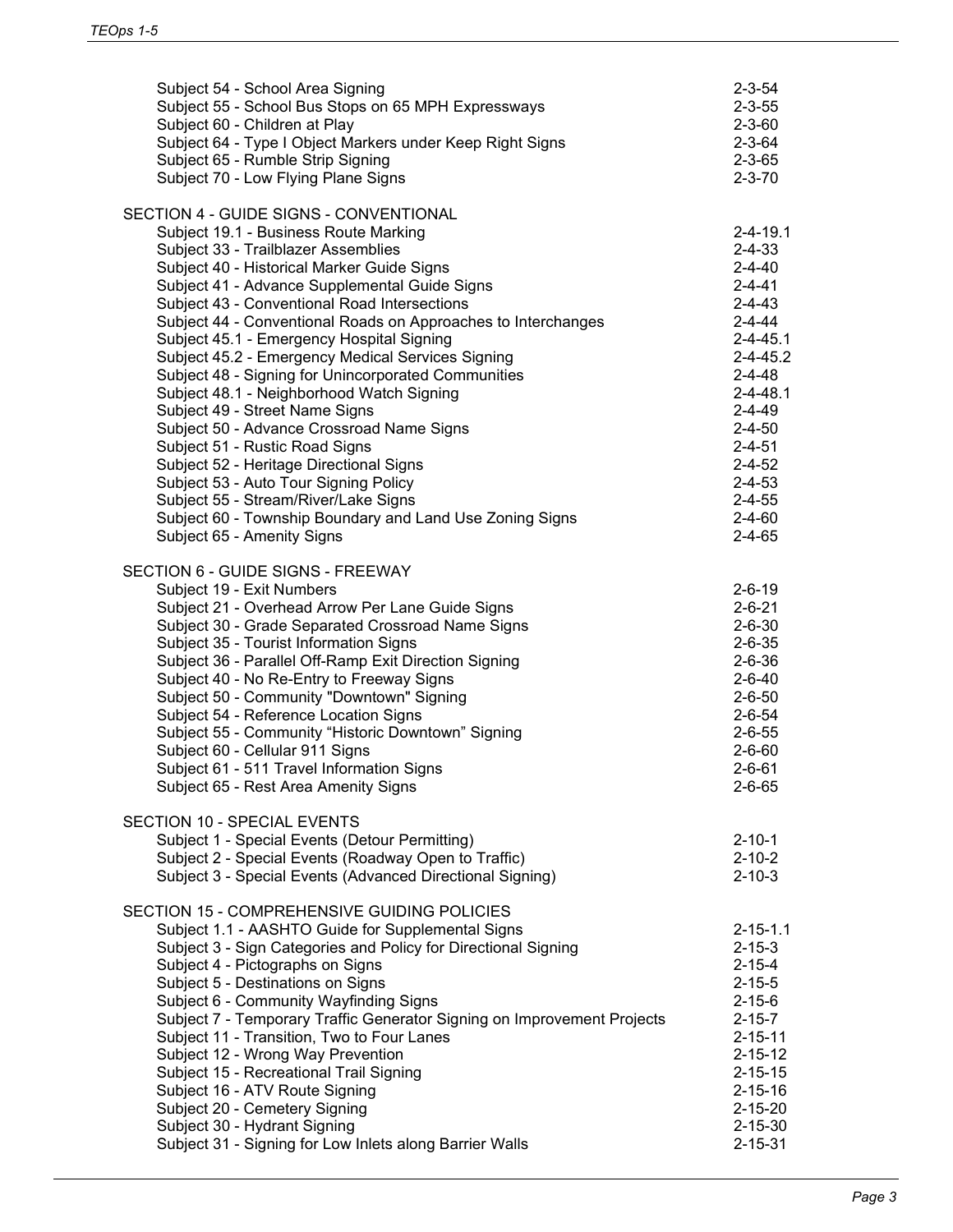| Subject 36 - Distance Signs, D2-Series and Post Interchange E8-Series<br>Subject 51 - Routine Sign Replacement Criteria<br>Subject 52 - Maintenance of Signs and Sign Post Designs<br>Subject 53 - New Bypass Signs<br>Subject 55 - Signing for J Turns<br>Subject 56 - Signing for Diverging Diamond Interchanges<br>Subject 58 - Specific Information Signs<br>Subject 59 - Tourist Oriented Directional Signs<br>Subject 60 - Trans 200 Guidance Signs<br>Subject 61 - Signing and Marking Maintenance of Roadside Facilities<br>Subject 62 - Memorial Signing | $2 - 15 - 36$<br>$2 - 15 - 51$<br>$2 - 15 - 52$<br>$2 - 15 - 53$<br>$2 - 15 - 55$<br>$2 - 15 - 56$<br>$2 - 15 - 58$<br>$2 - 15 - 59$<br>$2 - 15 - 60$<br>$2 - 15 - 61$<br>$2 - 15 - 62$ |
|-------------------------------------------------------------------------------------------------------------------------------------------------------------------------------------------------------------------------------------------------------------------------------------------------------------------------------------------------------------------------------------------------------------------------------------------------------------------------------------------------------------------------------------------------------------------|-----------------------------------------------------------------------------------------------------------------------------------------------------------------------------------------|
| SECTION 20 - SIGN MANUFACTURE<br>Subject 10 - Sign Delivery Process<br>Subject 15 - Sign Evaluation Form for Regions                                                                                                                                                                                                                                                                                                                                                                                                                                              | $2 - 20 - 10$<br>$2 - 20 - 15$                                                                                                                                                          |
| <b>SECTION 25 - FIELD CREW GUIDANCE</b><br>Subject 1 - Field Crew Guidance and Contacts<br>Subject 2 - Field Crew Safety and Training                                                                                                                                                                                                                                                                                                                                                                                                                             | $2 - 25 - 1$<br>$2 - 25 - 2$                                                                                                                                                            |
| <b>CHAPTER 3 - MARKINGS</b><br><b>SECTION 2 - APPLICATIONS</b><br>Subject 1 - Long Line Markings<br>Subject 2 - No Passing Zone Standards<br>Subject 3 - Special Markings<br>Subject 4 - Island Marking<br>Subject 5 - Interchange Ramps<br>Subject 11 - Raised Pavement Markers<br>Subject 15 - Dynamic Envelope Markings<br>Subject 23.1 - Curb Ramp Markings                                                                                                                                                                                                   | $3 - 2 - 1$<br>$3 - 2 - 2$<br>$3 - 2 - 3$<br>$3 - 2 - 4$<br>$3 - 2 - 5$<br>$3 - 2 - 11$<br>$3 - 2 - 15$<br>$3 - 2 - 23.1$                                                               |
| <b>SECTION 3 - ROUNDABOUTS</b><br>Subject 1 - Marking for Roundabouts                                                                                                                                                                                                                                                                                                                                                                                                                                                                                             | $3 - 3 - 1$                                                                                                                                                                             |
| <b>SECTION 4 - MAINTENANCE</b><br>Subject 1 - Maintenance of Markings                                                                                                                                                                                                                                                                                                                                                                                                                                                                                             | $3 - 4 - 1$                                                                                                                                                                             |
| <b>SECTION 6 - DELINEATION</b><br>Subject 1 - Delineators                                                                                                                                                                                                                                                                                                                                                                                                                                                                                                         | $3 - 6 - 1$                                                                                                                                                                             |
| <b>SECTION 10 - PROGRAM</b><br>Subject 1 - Pavement Marking Materials Selection Policy                                                                                                                                                                                                                                                                                                                                                                                                                                                                            | $3 - 10 - 1$                                                                                                                                                                            |
| SECTION 15 - COMPREHENSIVE POLICY<br>Subject 5 - Temporary Pavement Markings                                                                                                                                                                                                                                                                                                                                                                                                                                                                                      | $3 - 15 - 5$                                                                                                                                                                            |
| <b>SECTION 25 - FIELD CREW GUIDANCE</b><br>Subject 1 - Field Crew Guidance and Contacts<br>Subject 2 - Field Crew Safety and Training<br>Subject 3 - Field Inspections                                                                                                                                                                                                                                                                                                                                                                                            | $3 - 25 - 1$<br>$3 - 25 - 2$<br>$3 - 25 - 3$                                                                                                                                            |
| <b>CHAPTER 4 - SIGNALS</b><br>SECTION 2 - TRAFFIC CONTROL SIGNALS<br>Subject 1 - Restricted Locations<br>Subject 4 - Flashing Operations<br>Subject 5 - Vehicle Clearance Intervals<br>Subject 8 - Battery Backup Systems<br>Subject 20 - Emergency Vehicle Pre-emption<br>Subject 34 - Signal Sequencing during Railroad Preemption                                                                                                                                                                                                                              | 4-2-1<br>$4 - 2 - 4$<br>$4 - 2 - 5$<br>$4 - 2 - 8$<br>$4 - 2 - 20$<br>$4 - 2 - 34$                                                                                                      |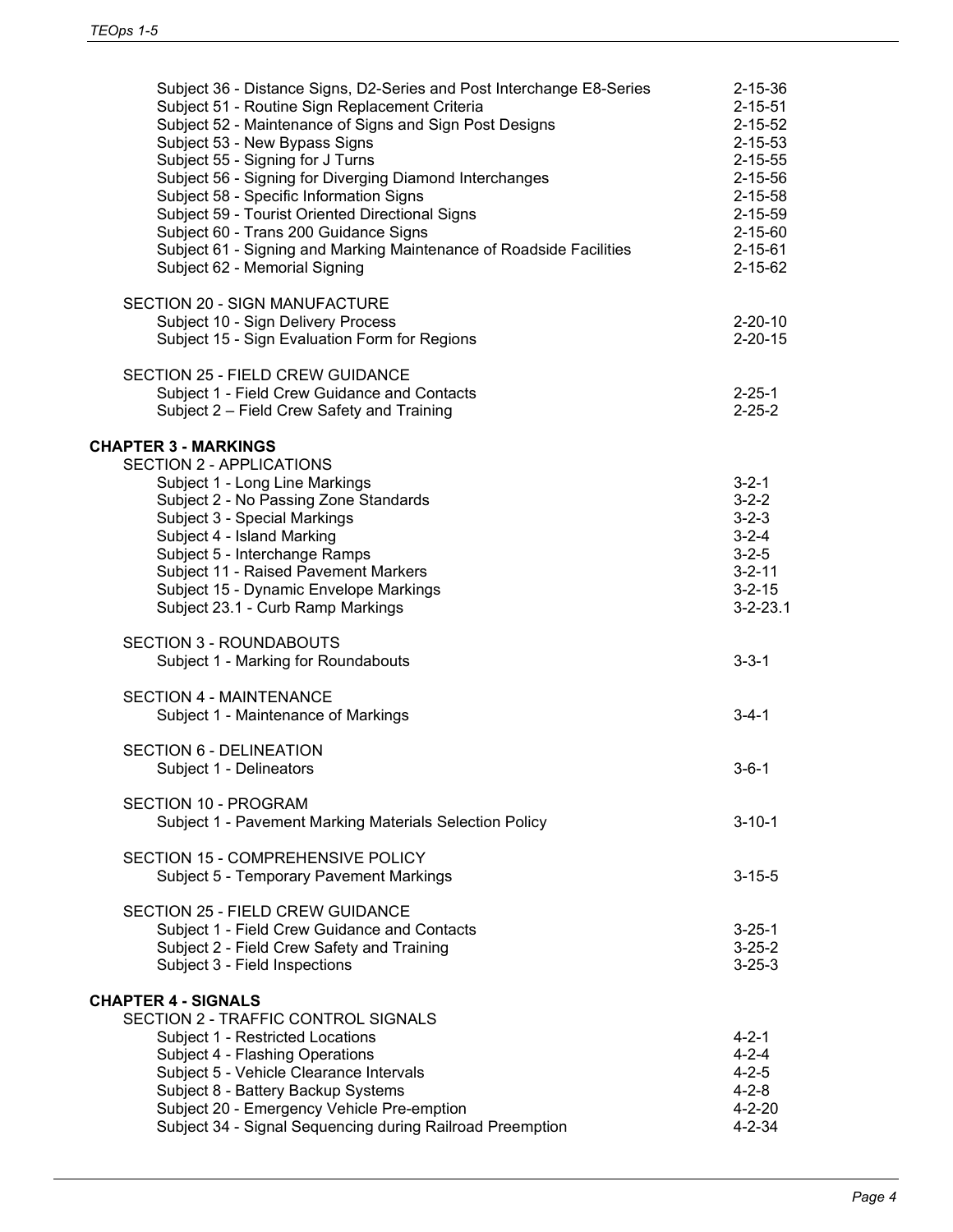| SECTION 4 - PEDESTRIAN SIGNALS<br>Subject 3 - Applications / Warrants<br>Subject 4 - Animated Eyes Symbol                                                                                                                           | 4-4-3<br>$4 - 4 - 7$                                        |
|-------------------------------------------------------------------------------------------------------------------------------------------------------------------------------------------------------------------------------------|-------------------------------------------------------------|
| <b>SECTION 5 - BEACONS</b><br>Subject 1 - General Provisions                                                                                                                                                                        | $4 - 5 - 1$                                                 |
| <b>SECTION 6 - SPECIAL</b><br>Subject 1 - Control for Emergency Vehicle Access                                                                                                                                                      | $4 - 6 - 1$                                                 |
| SECTION 12 - IN-ROADWAY WARNING LIGHTS<br>Subject 2 - At Pedestrian Crossings                                                                                                                                                       | $4 - 12 - 2$                                                |
| <b>CHAPTER 6 - WORK ZONE TRAFFIC CONTROL</b><br><b>SECTION 1 - GENERAL</b><br>Subject 1 - Work Zone Policy Statement                                                                                                                | $6 - 1 - 1$                                                 |
| <b>SECTION 2 - SIGNS</b><br>Subject 55 - PCMS Use in Construction and Maintenance Projects                                                                                                                                          | $6 - 2 - 55$                                                |
| <b>SECTION 3 - ELEMENTS</b><br>Subject 4.5 - Width Restrictions<br>Subject 6 - Freeway Service Team Policy and Procedure<br>Subject 7 - Freeway Service Team Sponsorship<br>Subject 10 - Work Zone Incident Management Plans (IMPs) | $6 - 3 - 4.5$<br>$6 - 3 - 6$<br>$6 - 3 - 7$<br>$6 - 3 - 10$ |
| SECTION 6 - CONTROL OF TRAFFIC<br>Subject 20 - One-lane Bridges                                                                                                                                                                     | $6 - 6 - 20$                                                |
| <b>SECTION 8 - SPECIAL DEVICES</b><br>Subject 15 - Highway Advisory Radios (HAR)                                                                                                                                                    | $6 - 8 - 15$                                                |
| <b>SECTION 10 - DETOURS</b><br>Subject 20 - Signing and Marking - Local Roads                                                                                                                                                       | $6 - 10 - 20$                                               |
| <b>CHAPTER 8 - RAILROAD GRADE CROSSINGS</b><br><b>SECTION 2 - SIGNS AND MARKINGS</b><br>Subject 2 - Grade Crossing Sign Installation<br>Subject 29 - Dynamic Envelope Markings                                                      | $8 - 2 - 2$<br>$8 - 2 - 29$                                 |
| <b>CHAPTER 9 - TRAFFIC CONTROLS FOR BICYCLE FACILITIES</b><br>SECTION 2 - SIGNS<br>Subject 18 - SHARE THE ROAD Bicycle Warning Signs<br>Subject 19 - Bicycle Route Guide Signs (D11-1)                                              | $9 - 2 - 18$<br>$9 - 2 - 19$                                |
| <b>SECTION 3 - MARKINGS</b><br>Subject 4 - Bicycle Lanes<br>Subject 7 - Shared Lane Markings                                                                                                                                        | $9 - 3 - 4$<br>$9 - 3 - 7$                                  |
| <b>CHAPTER 11 - ROADWAY LIGHTING</b><br>SECTION 1 - INITIAL SYSTEM APPROVAL<br>Subject 1 - Initial System Approval<br>Subject 2 - Lighting System Design Review                                                                     | $11 - 1 - 1$<br>$11 - 1 - 2$                                |
| SECTION 2 - LIGHTING SYSTEMS DESIGN<br>Subject 1 - General Overview, Considerations and Parameters                                                                                                                                  | $11 - 2 - 1$                                                |
| <b>SECTION 3 - PERMITTED LIGHTING</b><br>Subject 1 - Permitted Lighting Systems<br>Subject 2 - Aesthetic Lighting on Structures                                                                                                     | $11 - 3 - 1$<br>$11 - 3 - 2$                                |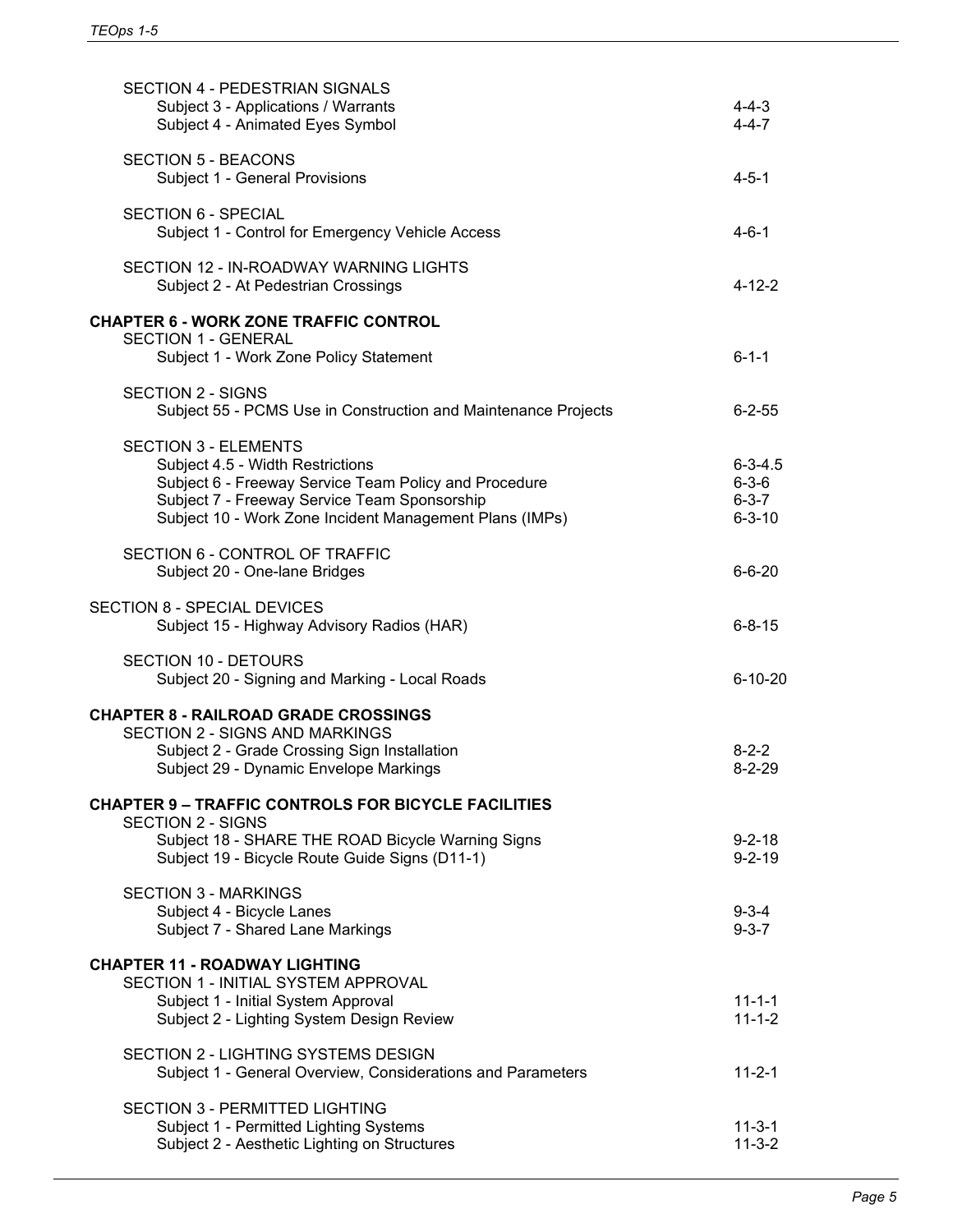| <b>SECTION 4 - ROUNDABOUT LIGHTING</b><br>Subject 4 - Policy and Design Guidelines                                                | $11 - 4 - 1$                   |
|-----------------------------------------------------------------------------------------------------------------------------------|--------------------------------|
| SECTION 5 - SIGNALIZED INTERSECTION LIGHTING<br>Subject 1 - Policy and Design Guidelines                                          | $11 - 5 - 1$                   |
| SECTION 13 - ELECTRICAL MAINTENANCE GUIDELINES<br>Subject 1 - Incident Management Protocols                                       | $11 - 13 - 1$                  |
| SECTION 14 - ELECTRICAL INVENTORY NUMBERING<br>Subject 1 - Electrical Inventory Numbering System Guidelines                       | $11 - 14 - 1$                  |
| <b>CHAPTER 12 - SAFETY</b>                                                                                                        |                                |
| <b>SECTION 3 - SAFETY ANALYSIS</b><br>Subject 1 - Crash Modification Factor Table                                                 | $12 - 3 - 1$                   |
| <b>SECTION 5 - COUNTERMEASURES</b><br>Subject 3 - Intersection Conflict Warning Systems<br>Subject 4 - Friction Surface Treatment | $12 - 5 - 3$<br>$12 - 5 - 4$   |
|                                                                                                                                   |                                |
| <b>CHAPTER 13 - TRAFFIC REGULATIONS</b><br><b>SECTION 1 - THROUGH HIGHWAY DECLARATIONS</b>                                        |                                |
| Subject 1 - Statutory Authority                                                                                                   | $13 - 1 - 1$                   |
| Subject 2 - Approval Process                                                                                                      | $13 - 1 - 2$                   |
| Subject 5 - Declaration Format                                                                                                    | $13 - 1 - 5$                   |
| <b>SECTION 2 - TRUCKING</b>                                                                                                       |                                |
| Subject 5 - Temporary Long Truck Routes                                                                                           | $13 - 2 - 5$                   |
| Subject 10 - Oversize/Overweight Single Trip Permitting                                                                           | $13 - 2 - 10$                  |
| Subject 11 - Oversize/Overweight Wind Industry Permits                                                                            | $13 - 2 - 11$                  |
| Subject 12 - Oversize/Overweight Inspection Request & Waiver Procedure<br>Subject 15 - Oversize/Overweight Permit Suspension      | $13 - 2 - 12$<br>$13 - 2 - 15$ |
|                                                                                                                                   |                                |
| SECTION 3 - LOW SPEED VEHICLES (LSVs)                                                                                             |                                |
| Subject 1 - Low Speed Vehicles                                                                                                    | $13 - 3 - 1$                   |
| <b>SECTION 5 - SPEED LIMITS</b>                                                                                                   |                                |
| Subject 1 - Statutory Authority and the Approval Process                                                                          | $13 - 5 - 1$                   |
| Subject 2 - Local Speed Limits                                                                                                    | $13 - 5 - 2$                   |
| Subject 5 - School Zones                                                                                                          | $13 - 5 - 5$                   |
| Subject 6 - Temporary Traffic Control Zones                                                                                       | $13 - 5 - 6$                   |
| Subject 7 - Maintenance Work Zones                                                                                                | $13 - 5 - 7$<br>$13 - 5 - 8$   |
| Subject 8 - Speed Limits on Approach to Controlled Intersections<br>Subject 10 - Declarations Format                              | $13 - 5 - 10$                  |
| Subject 11 - County Ordinance                                                                                                     | $13 - 5 - 11$                  |
| Subject 12 - Posted versus Design Speeds                                                                                          | $13 - 5 - 12$                  |
| <b>SECTION 10 - DETOUR PERMITS</b><br>Subject 1 - Authority and Policy                                                            | $13 - 10 - 1$                  |
|                                                                                                                                   |                                |
| SECTION 11 - SURVEY PERMITS<br>Subject 1 - Policy                                                                                 | $13 - 11 - 1$                  |
| SECTION 12 - PERMITS FOR TEMPORARY BANNERS AND CIVIC DISPLAYS                                                                     |                                |
| Subject 1 - Policy                                                                                                                | $13 - 12 - 1$                  |
| SECTION 13 - SNOWMOBILES CROSSING FREEWAYS                                                                                        |                                |
| Subject 1 - Authority and Policy                                                                                                  | $13 - 13 - 1$                  |
| Subject 2 - Model Ordinance                                                                                                       | $13 - 13 - 2$                  |
|                                                                                                                                   |                                |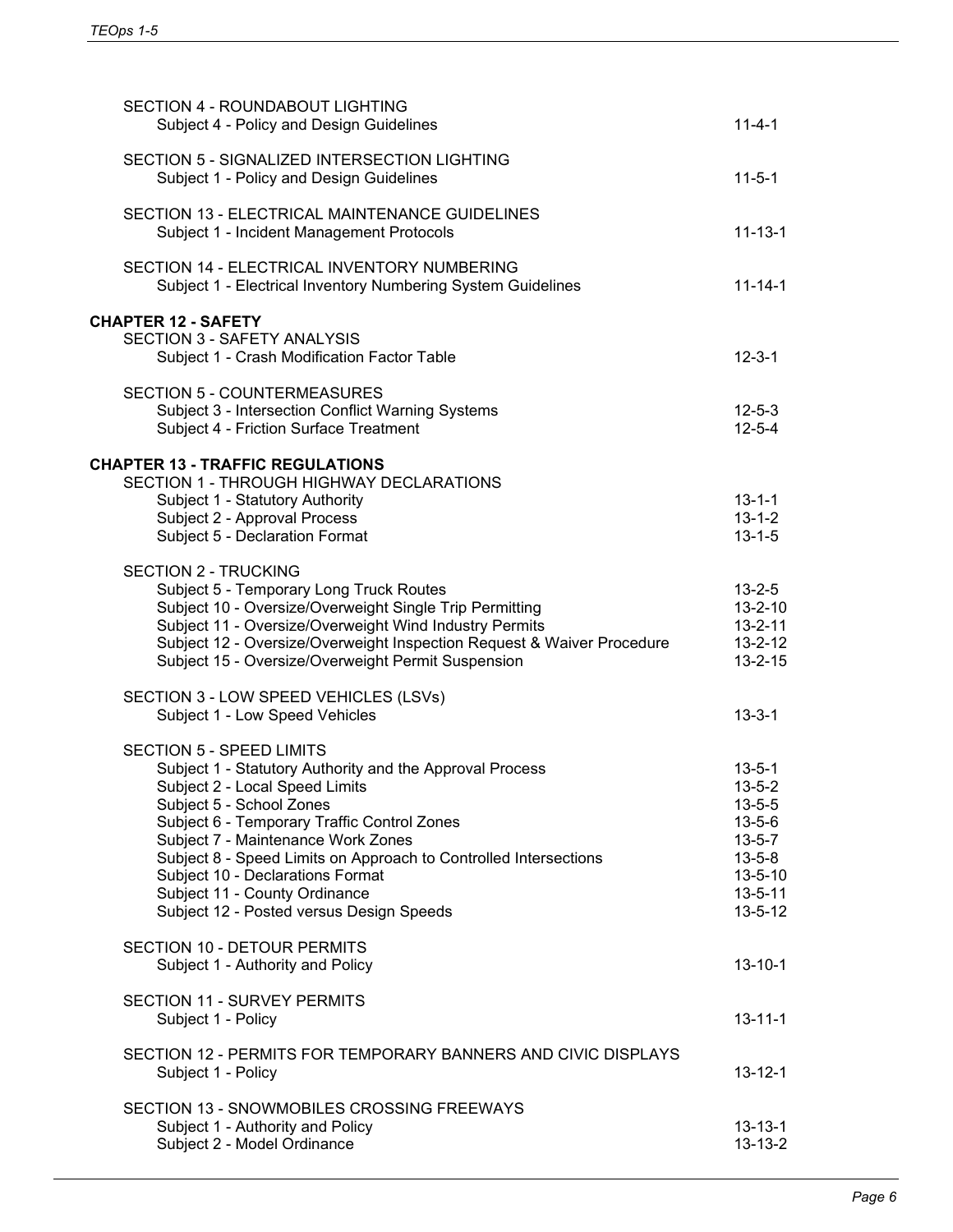| <b>SECTION 25 - TURN PROHIBITIONS</b><br>Subject 11 - No Turn On Red                                           | $13 - 25 - 11$           |
|----------------------------------------------------------------------------------------------------------------|--------------------------|
| SECTION 26 - INTERSECTION CONTROL<br>Subject 1 - Passing on Right at Intersections<br>Subject 5 - All-Way Stop | $13 - 26 - 1$<br>13-26-5 |
| <b>CHAPTER 16 - TRAFFIC ANALYSIS &amp; MODELING</b>                                                            |                          |
| SECTION 1 - TRAFFIC MODELING PROCESS                                                                           |                          |
| Subject 1 - Overview                                                                                           | $16 - 1 - 1$             |
| Subject 2 - Basic Principles                                                                                   | $16 - 1 - 2$             |
| SECTION 5 - DATA ASSEMBLY & PREPARATION                                                                        |                          |
| Subject 5 - Data Assembly and Collection                                                                       | $16 - 5 - 1$             |
| Subject 15 - Volume Balancing                                                                                  | $16 - 5 - 15$            |
| Subject 20 - Origin-Destination Matrix Development                                                             | 16-5-20                  |
| Subject 70 - References                                                                                        | 16-5-70                  |
| SECTION 10 - TRAFFIC ANALYSIS TOOLS                                                                            |                          |
| Subject 1 - Overview of Available Traffic Analysis Tools                                                       | $16 - 10 - 1$            |
| Subject 5 - Traffic Analysis Tool Selection                                                                    | $16 - 10 - 5$            |
| Subject 20 - References                                                                                        | 16-10-20                 |
| SECTION 15 - HIGHWAY CAPACITY MANUAL (HCM) - DETERMINISTIC ANALYSIS                                            |                          |
| Subject 1 - Basic Principles                                                                                   | $16 - 15 - 1$            |
| Subject 5 - Signalized Intersections                                                                           | $16 - 15 - 5$            |
| Subject 10 - Two-Way Stop-Controlled (TWSC) Intersections                                                      | 16-15-10                 |
| Subject 15 - All-Way Stop-Controlled (AWSC) Intersections                                                      | 16-15-15                 |
| Subject 20 - Roundabouts                                                                                       | 16-15-20                 |
| Subject 25 - Alternative Intersections                                                                         | 16-15-25<br>16-15-30     |
| Subject 30 - Interchange Ramp Terminals<br>Subject 35 - Urban Street Facilities                                | 16-15-35                 |
| Subject 40 - Freeway Facilities                                                                                | 16-15-40                 |
| Subject 45 - Multilane Highways                                                                                | 16-15-45                 |
| Subject 50 - Two-Lane Highways                                                                                 | 16-15-50                 |
| Subject 60 - Pedestrian and Bicycle Facilities                                                                 | 16-15-60                 |
| Subject 70 - References                                                                                        | 16-15-70                 |
| SECTION 20 - MICROSCOPIC SIMULATION TRAFFIC ANALYSIS                                                           |                          |
| Subject 1 - Basic Principles                                                                                   | $16 - 20 - 1$            |
| Subject 2 - Traffic Model Development                                                                          | 16-20-2                  |
| Subject 3 - Measures of Effectiveness (MOEs)                                                                   | $16 - 20 - 3$            |
| Subject 4 - Microsimulation Analysis Software                                                                  | 16-20-4                  |
| Subject 5 - Microsimulation Model Calibration                                                                  | 16-20-5                  |
| Subject 6 - Calibration Parameters and Simulation Settings                                                     | 16-20-6                  |
| Subject 7 - Simulation Runs                                                                                    | 16-20-7                  |
| Subject 8 - Model Validation                                                                                   | $16 - 20 - 8$            |
| Subject 9 - Design Year Analysis                                                                               | 16-20-9                  |
| Subject 10 - Documentation/Reporting/Presentation of Results                                                   | 16-20-10<br>16-20-11     |
| Subject 11 - Upgrading Simulation Models<br>Subject 12 - References                                            | 16-20-12                 |
|                                                                                                                |                          |
| SECTION 25 - TRAFFIC MODEL PEER REVIEW POLICY                                                                  | $16 - 25 - 1$            |
| Subject 1 - Introduction<br>Subject 2 - Process                                                                | 16-25-2                  |
|                                                                                                                |                          |
| <b>CHAPTER 17 - SYSTEM OPERATIONS &amp; INTELLIGENT TRANSPORTATION SYSTEMS</b>                                 |                          |
| SECTION 1 - DYNAMIC MESSAGE SIGNS (DMS)                                                                        |                          |
| Subject 1 - Policies & Procedures                                                                              | $17 - 1 - 1$             |